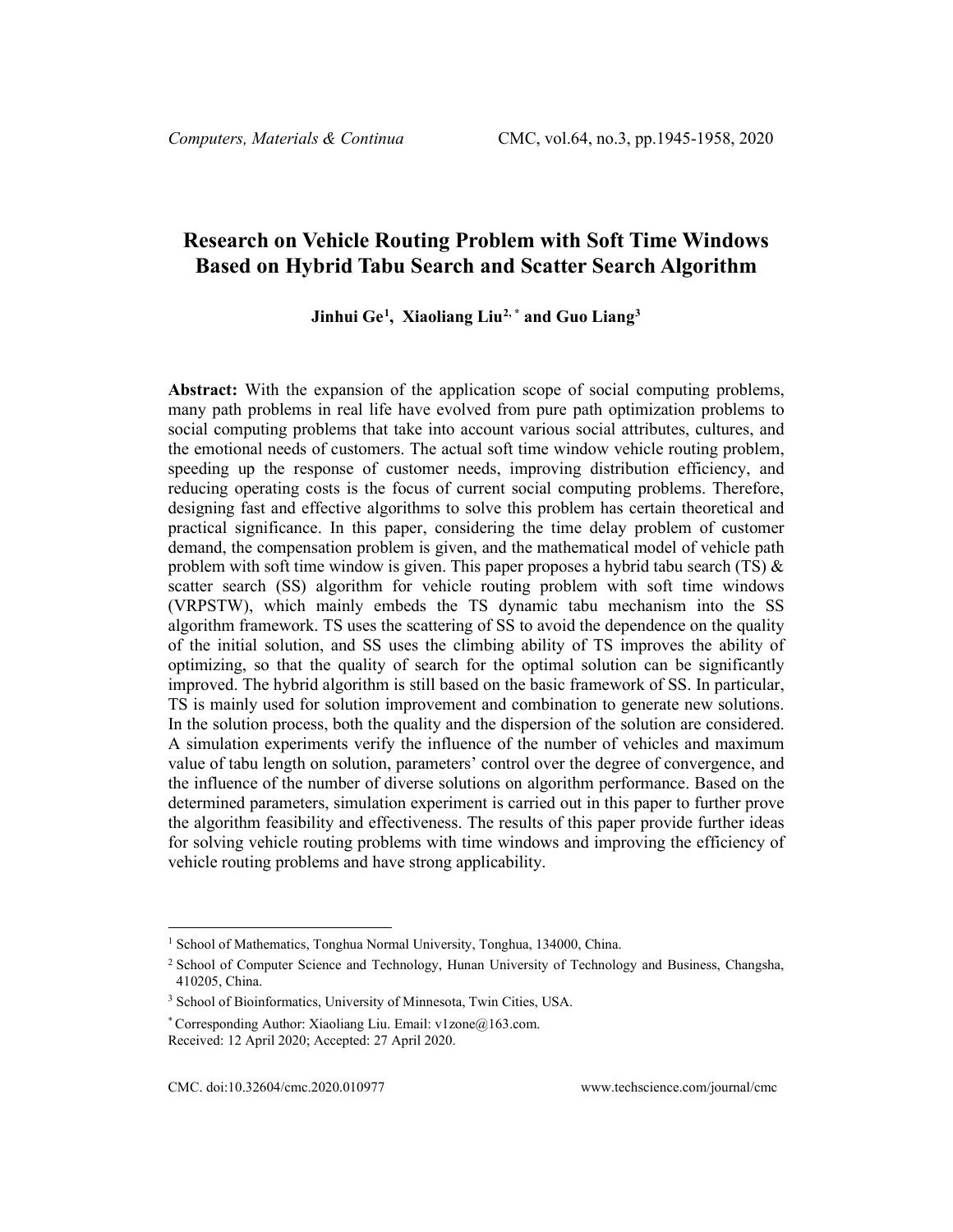**Keywords:** Time window, tabu search, scatter search, vehicle routing problem with soft time windows (VRPSTW).

### **1 Introduction**

Social computing is an emerging interdisciplinary subject and also an issue that needs to cover the impact of people, society and natural ecology at a higher level very comprehensively. Intelligent logistics are one of the development orientations of logistics industry, which is one of the strategic emerging industries. As the core of national logistics activities and strongly supported by national policy [Cao, Zheng, Ji et al. (2010)], intelligent logistics need to take into consideration the optimization of logistics distribution, which is a core issue. The optimization of distribution routing is the key technology of intelligent logistics, and also a hot issue that has attracted much attention in social computing research [Liu, Liu, Yan et al. (2019); Li, Duan and Cao (2018)].

With the expansion of the application of social computing, many routing problems in real life can come down to VRPSTW, which is indeed an interdisciplinary of search, combination optimization, and social computing and is also NP hard [ Hu, He, Li et al. (2019)]. Its solving algorithms are divided into precise algorithm and heuristic algorithm [Jiang, Wang, Jiang et al. (2019)]. Among them, the former cannot meet the needs of real-time dynamic scheduling and large-scale problems with the expansion of the application range [Sun, Wang, Lang et al. (2019); Wang and Zhu (2018)]. Finding approximate algorithms have become the hot issue that drawing people's close attention. Scholars at home and abroad have obtained many valuable results through constant indepth research, such as tabu search algorithm [Taillard, Badeau and Gendreau (1997); Fuh, Franklin and Shen (1999)], simulated annealing algorithm [Guo and Zhang(2018)], genetic algorithm [Xia, Hu and Luo (2017)], predator search algorithm [Deng, Zhu and Li (2018)], scatter search [Gunawan and Ng (2018)], ant colony algorithm [Zhang and Fan (2015); Zhang and Tang (2010)], and differential algorithm [Errico, Desaulniers, Gendreau et al. (2018)]. Nevertheless, with the continuous increase of social computing issue, problem research has evolved from a pure path optimization to a social computing issue that takes into account various social attributes and humanistic culture. Therefore, to speed up the response to client needs, improve distribution efficiency and reduce operating costs are still the core of logistics optimization and control. In consideration of the above, to design an algorithm that can quickly and effectively solve the problem has a certain theoretical and practical significance [Hu, He, Li et al. (2019)].

A hybrid TS  $\&$  SS algorithm is designed in this paper to solve the vehicle routing with soft time window. In the algorithm design process, by taking the advantage that the quality of initial solution of process dependence is resolved according to the improved tabu search algorithm and the scatter search can build a high-quality and diverse solution, the tabu search algorithm is embedded in the scatter search (hereinafter referred to as the TS & SS hybrid algorithm) [Gunawan and Popov (2017)]. Both the quality and scattering of the solution are considered in the resolving process to improve solution quality to not only solving the phenomenon that the scatter algorithm is easy to become premature, but also obtain the quality of the near-optimal solution to a higher quality [Mungwattana, Manisri and Charoenpol (2016)].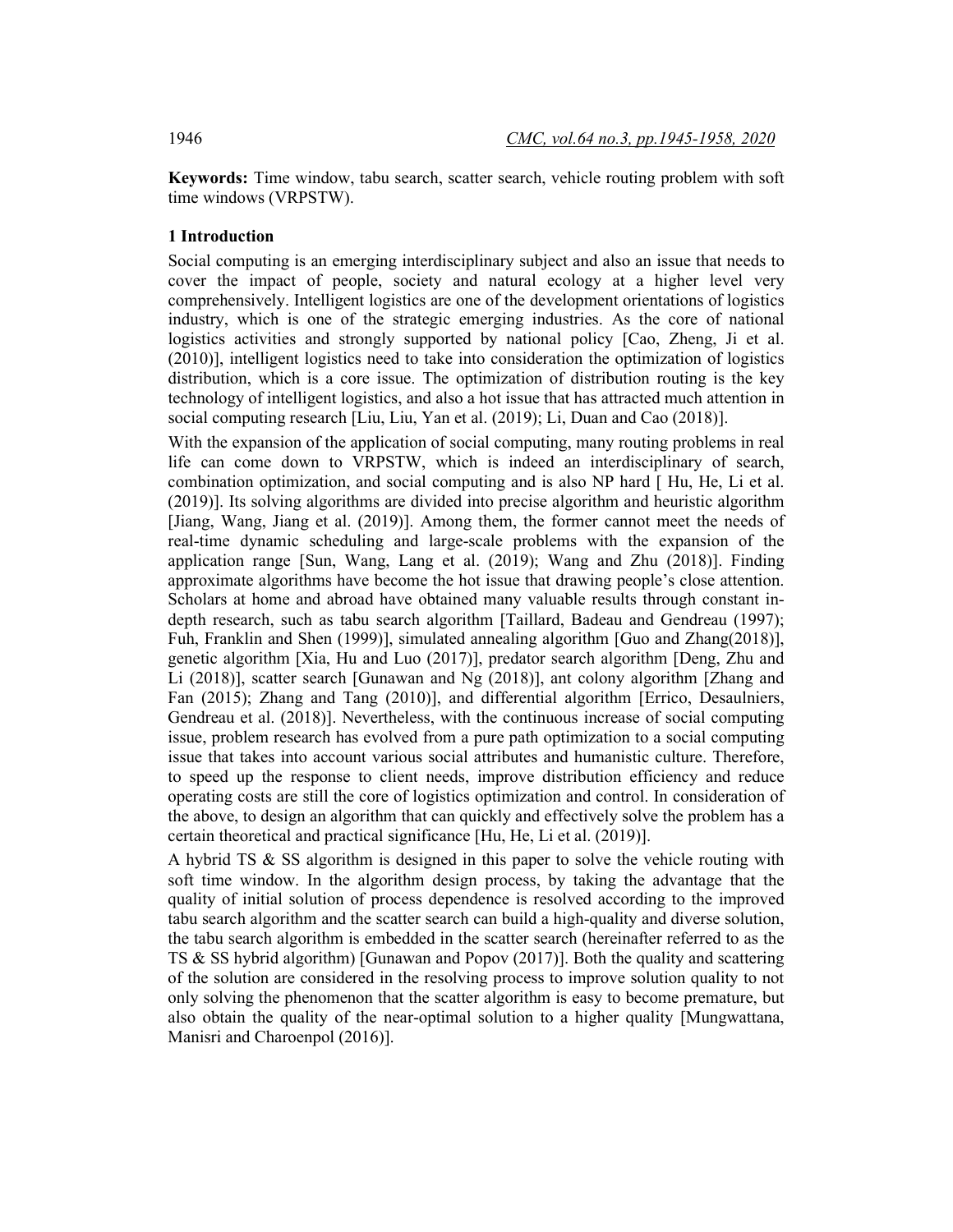### **2 VRPSTW descriptions and mathematical model**

### *2.1 Problem description*

Vehicle Routing Problem with soft time windows or VRPSTW (Vehicle Routing Problem with soft time windows, VRPSTW), for convenience of description, it is generally described as:

Client Set  $C: C = \{1, 2, \dots, n\}$ , recording the client and the distribution center collectively as N={0, 1, ..., n}, and the corresponding demand of the client is  $d_i, i \in \mathcal{C}$ , the distribution center has k vehicles of the same model  $V = \{1, 2, ..., k\}$ , with a loading capacity of q. According to the requirements, each client needs to be served only once and each car serves no more than its own loading capacity. In order to get closer to the objective reality, suppose client is  $i$ , and the service time window of the required service is  $[a_i, b_i]$ , if the vehicle arrives at the client *i* prior to  $a_i$ , service cannot be offered to client until reaching  $a_i$ . If the vehicle arrives at *i* after  $b_i$ , service will be delayed and a unit time penalty cost  $c_l$  will be generated. It takes time  $w_i$  to complete the task i, the start time of the task *i* is  $s_{ik}$ , the task *i* is the predecessor of the task *j*, and the vehicle *i* travels to  $j$  by costing time  $t_{ij}$ . Regardless of early arrival or delay, it will bear the time cost. Its total cost (sum of traveling costs and time loss costs) is made minimum on the basis of satisfying the restrictions.

### *2.2 Mathematical model*

The objective function of the VRPSTW discussed in this paper considers not only the traveling costs, but also the time loss cost of service delay. The corresponding mathematical model is as follows:

## (1) The decision variable

For the decision variable  $x_{ijk}$ , when vehicle k travels from customer i to customer j, its value is 1, otherwise it is 0.

$$
x_{ijk} = 0 \text{ or } 1 \quad i, j \in N, k \in V \tag{1}
$$

#### (2) The objective function

According to the needs of practical problems, all logistics distribution requires time to be contracted. When the service is delayed, a certain amount of time will be paid. Therefore, this paper studies the problem of vehicle routing with a soft time window. Considering the loss cost of delayed services, the objective function is to construct the sum of the cost of distance and the cost of delayed services to be the smallest.

$$
\min Z = \sum_{i \in N} \sum_{j \in N} \sum_{k \in V} c_{ij} x_{ijk} + c_l E(s)
$$
\n(2)

$$
E(s) = \sum_{i \in N} \max \{ s_{ik} - b_i, 0 \}
$$
 (3)

Among them, Represents the sum of time lost for all delivery customers, the start time of the task *i* is  $s_{ik}$ .

The model  $c_{ij}$  represents the transportation cost from client *i* to client *j*, which can be distance, cost, time, etc., and  $c_l$  represents the loss cost of service delay.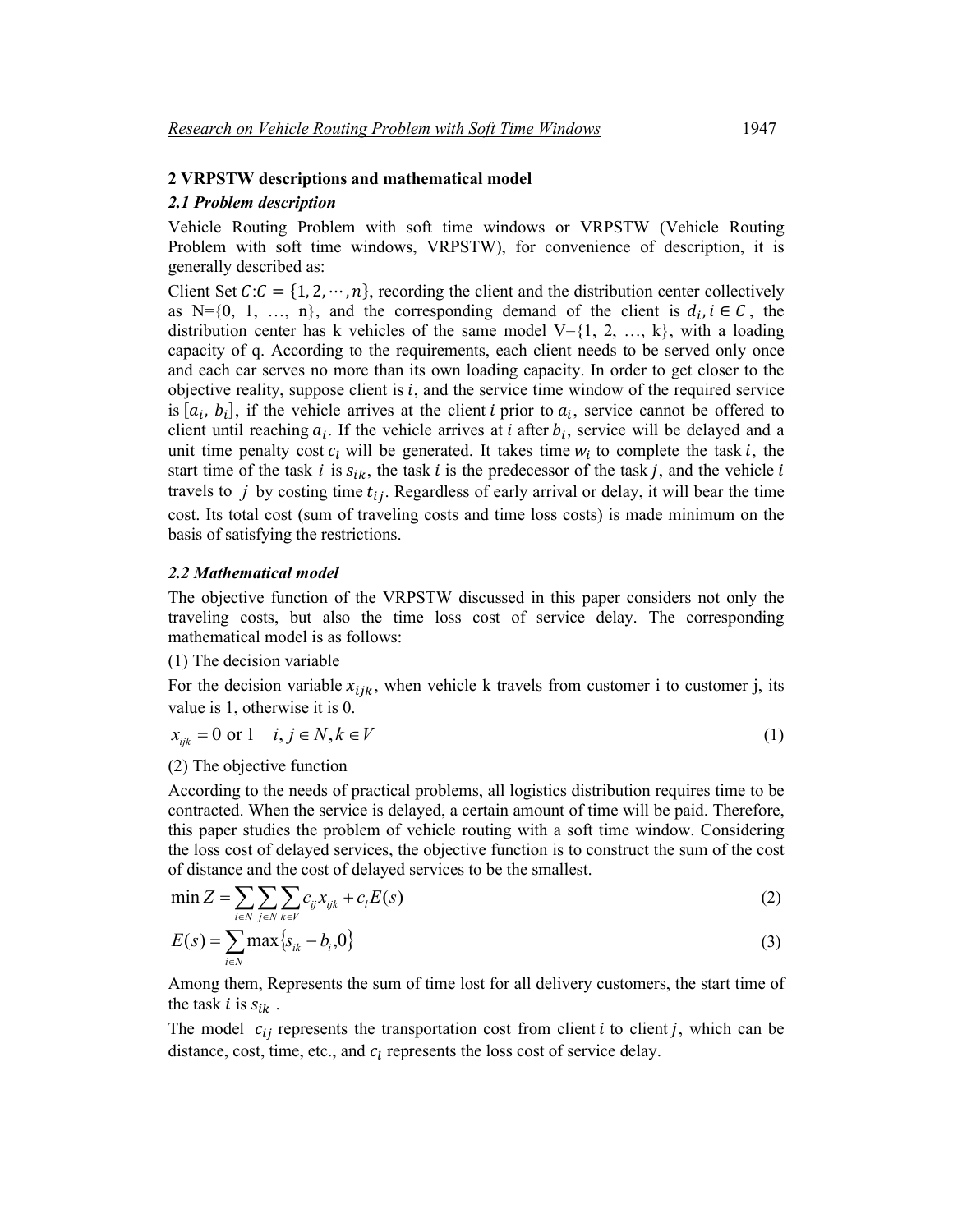(3) Constraint condition

According to the requirements, each client needs to be served only once

$$
\sum_{k \in V} \sum_{i \in N} x_{ijk} = 1 \quad \forall j \in C
$$
\n<sup>(4)</sup>

The total amount of goods delivered by all customers on each route is not greater than the vehicle capacity.

$$
\sum_{i \in C} d_i \sum_{j \in N} x_{ijk} \le q \quad \forall k \in V \tag{5}
$$

In the process of distribution, ensure that the vehicle starts from the distribution center and returns to the distribution center.

$$
\sum_{j \in N} x_{0jk} = 1 \quad \forall k \in V \tag{6}
$$

$$
\sum_{i\in N} x_{ihk} - \sum_{j\in N} x_{hjk} = 0 \quad \forall h \in C, k \in V
$$
\n(7)

$$
\sum_{i \in N} x_{i \circ k} = 1 \quad \forall k \in V
$$
 (8)

It takes time  $w_i$  to complete the task *i*, the start time of the task *i* is  $s_{ik}$ , the task *i* is the predecessor of the task *j*, and the vehicle *i* travels to *j* by costing time  $t_{ij}$ . The vehicle can't reach the client *j* before the time  $s_{ik} + w_i + t_{ij}$  when the vehicle is

driving from  $i$  to j

$$
s_{ik} + w_i + t_{ij} - M(1 - x_{ijk}) \le s_{jk} \quad \forall i, j \in N, k \in V
$$
\n(9)

According to the question, the time window of completing the task

$$
a_i \le s_{ik} \le b_i \quad \forall i \in C, \forall k \in V \tag{10}
$$

#### **3 TS and SS algorithm design**

### *3.1 Principles of tabu search algorithm*

The tabu search algorithm, a hybrid heuristic algorithm composed of multiple strategies, is the best algorithm ever for solving vehicle routing issue and its basic idea is to mark the local optimal solutions that have been obtained, and to avoid these solutions in further iterations. It mainly involves technologies such as neighborhood, tabu list, tabu length, candidate solution, and contempt criterion.

### *3.2 Scatter search algorithm*

The tabu search algorithm, a hybrid heuristic algorithm composed of multiple strategies, is the best algorithm ever for solving vehicle routing issue and its basic idea is to mark the local optimal solutions that have been obtained, and to avoid these solutions in further iterations. It mainly involves technologies such as neighborhood, tabu list, tabu length, candidate solution, and contempt criterion [Ampol, Onwasa and Chi (2019)].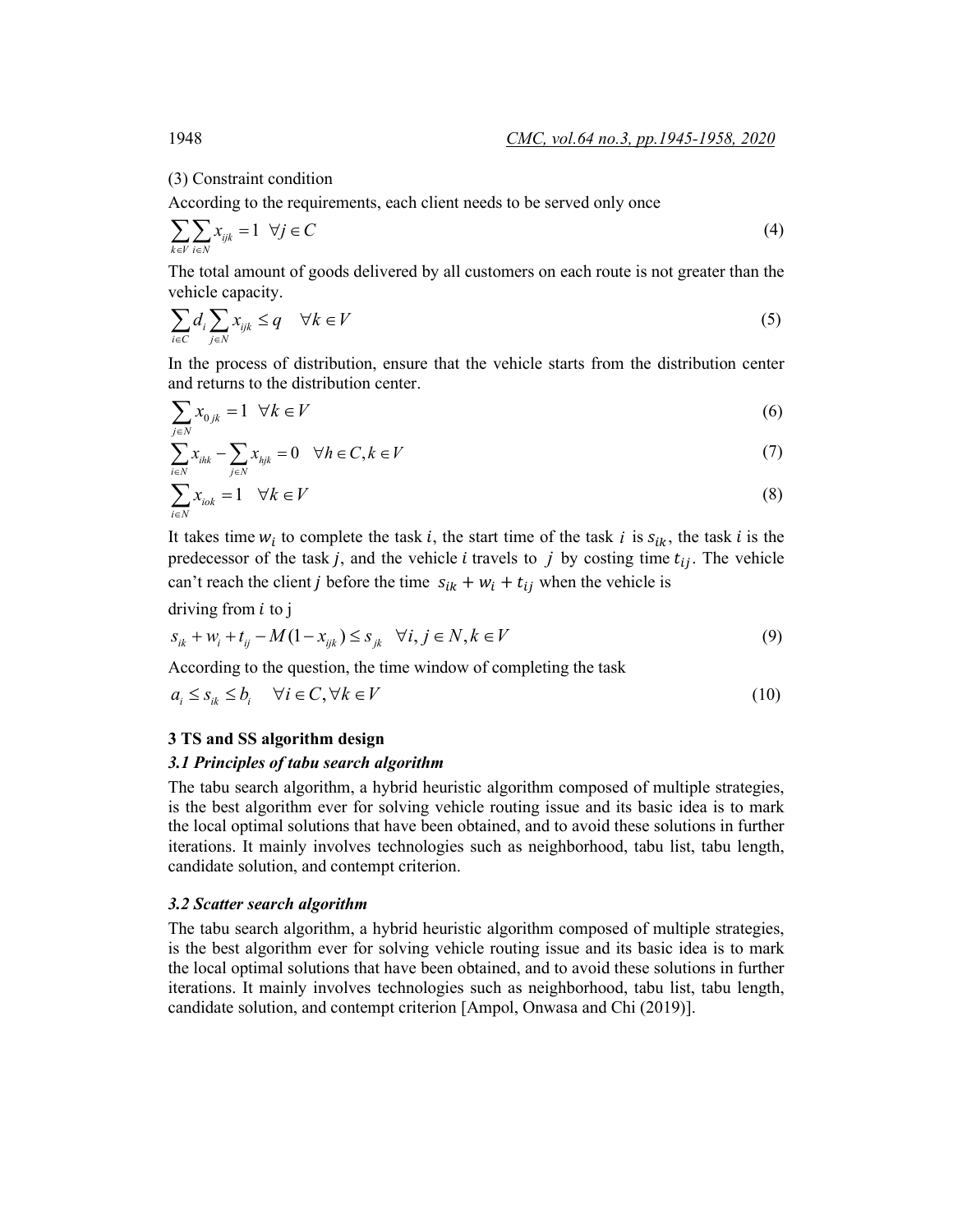# *3.3 Design of hybrid TS & SS algorithm*

The main idea of TS  $\&$  SS algorithm is to embed TS into the framework of SS. TS uses the scattering of SS to avoid the dependence on the quality of the initial solution, while SS uses the climbing ability of TS to jump out of the local optimal solution, so as to improve the quality of its search for the optimal solution significantly. The hybrid algorithm still uses the basic framework of SS, of which TS is mainly used for solution improvement and combine to generate new solutions. Main steps of the algorithm:

Step 1: generate an initial solution set P.

Step 2: establish an initial reference set.

Step 3: improve the solution: the tabu algorithm improves the solution.

Step 4: update the reference set, generate subsets and combine to generate a new solution; and then improve the new solution.

Step 5: the reference set cannot be updated or meets the termination criterion, break; choose the solution with the best quality in the reference set and output the global optimal solution.

### *3.3.1 Representation of the solution and initialization of the cluster generation*

For the feasible solution, a direct and visual representation method is adopted [Jonathan, Pedro and Reinaldo (2019)]. That is to say, for vehicle routing issue involving n customers, the representation of this solution is to directly generate a permutation of n natural numbers between 1 and n to represent client order, such as path 0-12-14-0. According to the task requirements, the solution that meets the time compatibility should be considered when arranging the path; then the better solution from the randomly generated solution set  $\Pi_k = \{(i,j) | \lambda_{ij}^k = 1\}$  is chosen as the initial solution and use target value is used as reference evaluation value. The solution whose difference is greater than 1 is retained and placed in the initial population P. Repeat the process above to form a diversified initial population P.

# *3.3.2 Solution improvement method*

# (1) New solution is generated by combination

Tabu search algorithm is a neighborhood search technology-based algorithm. Determining the neighborhood operation method is an important step in constructing the algorithm. There are many methods for neighborhood operation. We generate a new solution by realization mainly through exchanging organization and disorganization mechanism on both sides. The edge selection strategy comes from the two reference sets RefSet1 and RefSet2 on the one hand and the reference set RefSet1 on the other, thereby ensuring the diversity and high quality of the solution. if you consider picking two points on the same path, Put the selected vertices  $(..., i-1, i, j,...)$ , Swap the order of edges  $[i-1]$  $j-1$ ] and [i j](A of Fig. 1), After the exchange, the customer delivery order is  $(\ldots, i-1, i, j-1)$ 1, j, ...), get a neighborhood of the current solution to optimize the current solution; if you consider choosing two edges [i-1 j] and [j-1 i] between different paths, Also get a neighborhood of the current solution (B of Fig. 1). Improve the solution between and within paths during the optimization process, generated by 2-opt random combination, to ensure further task assignment and path optimization.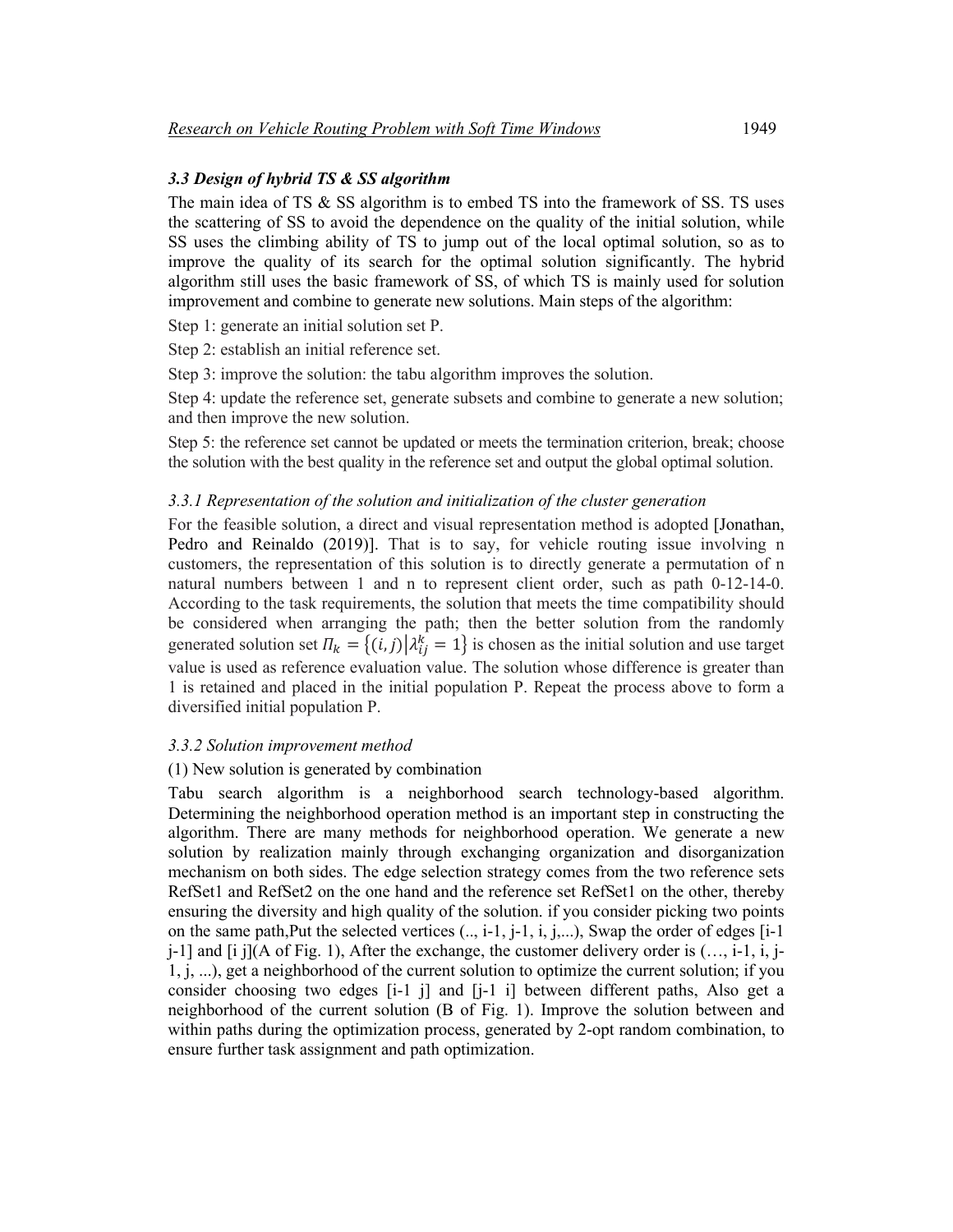

**Figure 1:** Combining and generating new solution

### (2) Determination of tabu object

Tabu objects refer to those locally optimal solutions that are forbidden in the tabu list. Based on the traditional tabu algorithm, this paper puts the best solution obtained through iteration per time as a tabu object which is put into the tabu list.

### (3) Determination of tabu length

The tabu list, as the core of the tabu search algorithm, determines the term and search range of the tabu object [Kazemian and Aref (2017)]. Its size greatly affects the search speed and solution quality. Therefore, this paper constructs a dynamic tabu list to make the size and structure of the tabu list change along with the search process so as to: First, prevent circulation in the search process and avoid a local optimal solution; second, enlarge the search area and improve solution scattering in initial search through adjusting its size to make path diversified and ensure search divergence. On the contrary, when the search process is close to the optimal solution, reduce the search area in order to improve solution centrality, reduce scattering and ensure search convergence [Youssef, Yasmina, Sâad et al. (2019)]. A linear relationship is constructed for this purpose, and its size is expressed as:

$$
L = L_{\min} + \left[ \frac{L_{\max} - L_{\min}}{n_{\max}} \right]
$$
 (11)

 $L_{min}$  and  $L_{max}$  mean the minimum and maximum length values of tabu list;  $n_{max}$ means the maximum iteration times and *n* means current iteration times.

(4) Determination of candidate sets

There are numerous ways to determine the candidate set. Several neighbors are randomly selected from the neighborhood of the current solution as the candidate set in this paper.

(5) Determination of termination criterion

The algorithm terminates when the total iteration times reach a given value, or the current best solution does not change within a given successive iteration steps.

# (6) Aspiration criterion

Candidate solutions may be all forbidden in the tabu search. Aspiration criterion can lift the prohibition of a certain state to achieve more efficient optimization performance. The adaptation value-based aspiration criterion is used in this paper. If a candidate solution is forbidden, whose target value is superior to "best so far", the candidate solution will be lifted from prohibition and "best sofar" will be updated.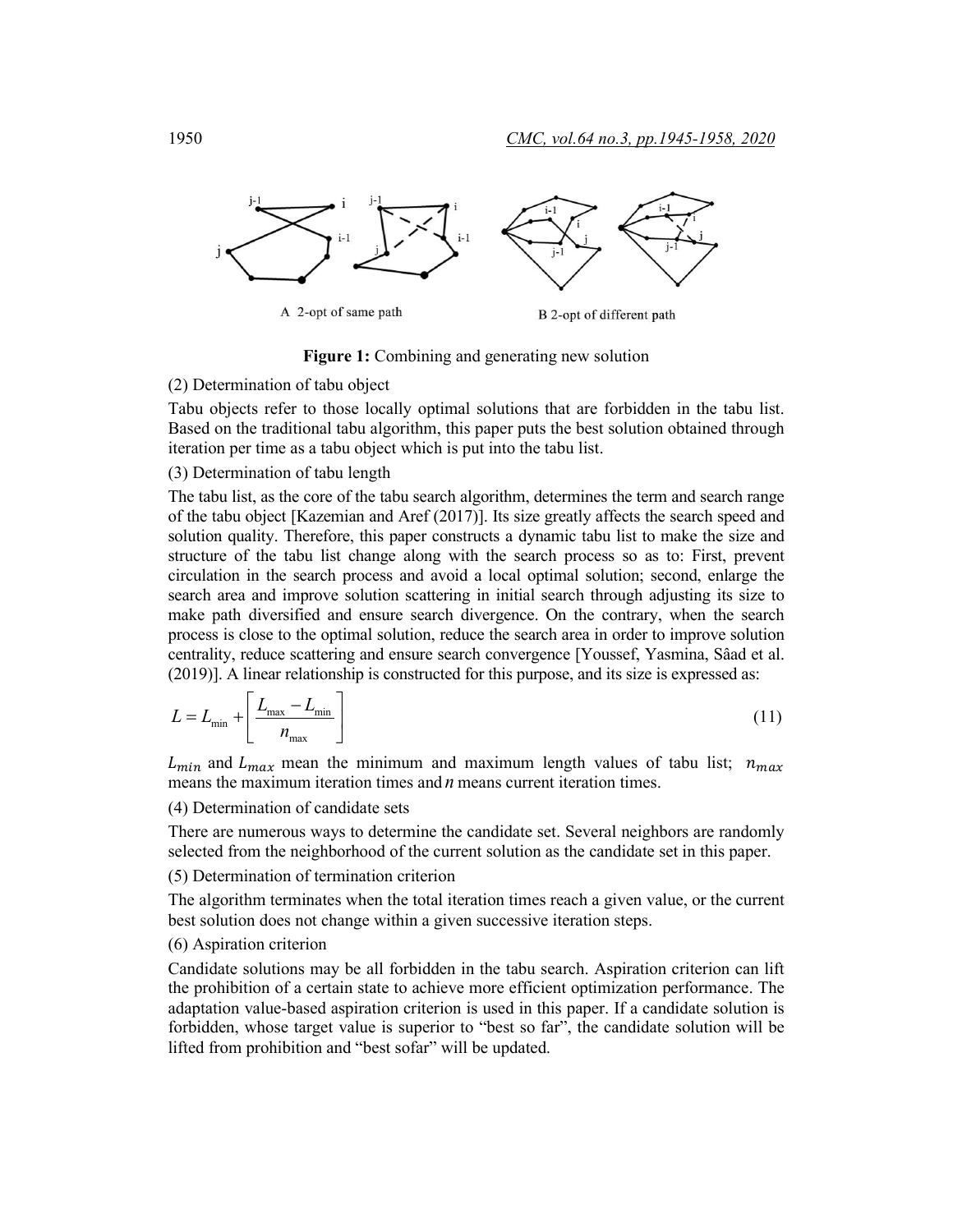# *3.3.3 Update candidate reference set*

In order to improve the search speed and ensure scattering of SS, the method of updating the reference set is used: Forbid the solutions in the M reference sets dynamically and keep the M solutions in the reference set centrally during the further iteration. Put the solution with best quality in reference set  $x^*$  and solution with the largest distance with rest ones into tabu list. The number of M is  $2 + \frac{b}{n}$ , where L is the number of solutions in the reference set, and n is the current iteration times.

### *3.3.4 Subset generation method*

The elements in the set P are combined into two types of subsets; one is the reference subset formed by the best solution, and the other is reference solution set consisting of different solutions.

### **4 Results and conclusions**

#### *4.1 Characteristics of the task*

In order to verify algorithm feasibility, Simulation Experiment the VRPSTW generated in the literature is further used, and the algorithm is programmed via JAVA language. Suppose the logistics center has 10 distribution vehicles with a maximum load capacity of 8 t, the existing 20 customers are within a square the side length of which is 20 km and the demand and supply of goods for each client are 2 t or less and the coordinates of the logistics center are (3.2 km, 14.1 km), As shown in Fig. 2, for the coordinates of the 20 customers, the quantity demanded of goods and time window for delivery. According to the above conditions, the vehicle's distribution route should be reasonably arranged to minimize the total cost (the sum of total traveling distance and loss time cost). The distance between customers can be calculated according to the coordinates of the client and the logistics center. Suppose the average speed of the distribution vehicle during the distribution process is 20 km/h, and the unloading time of the distribution vehicle at the client's site is 0.5 h/t.



**Figure 2:** Characteristics of the task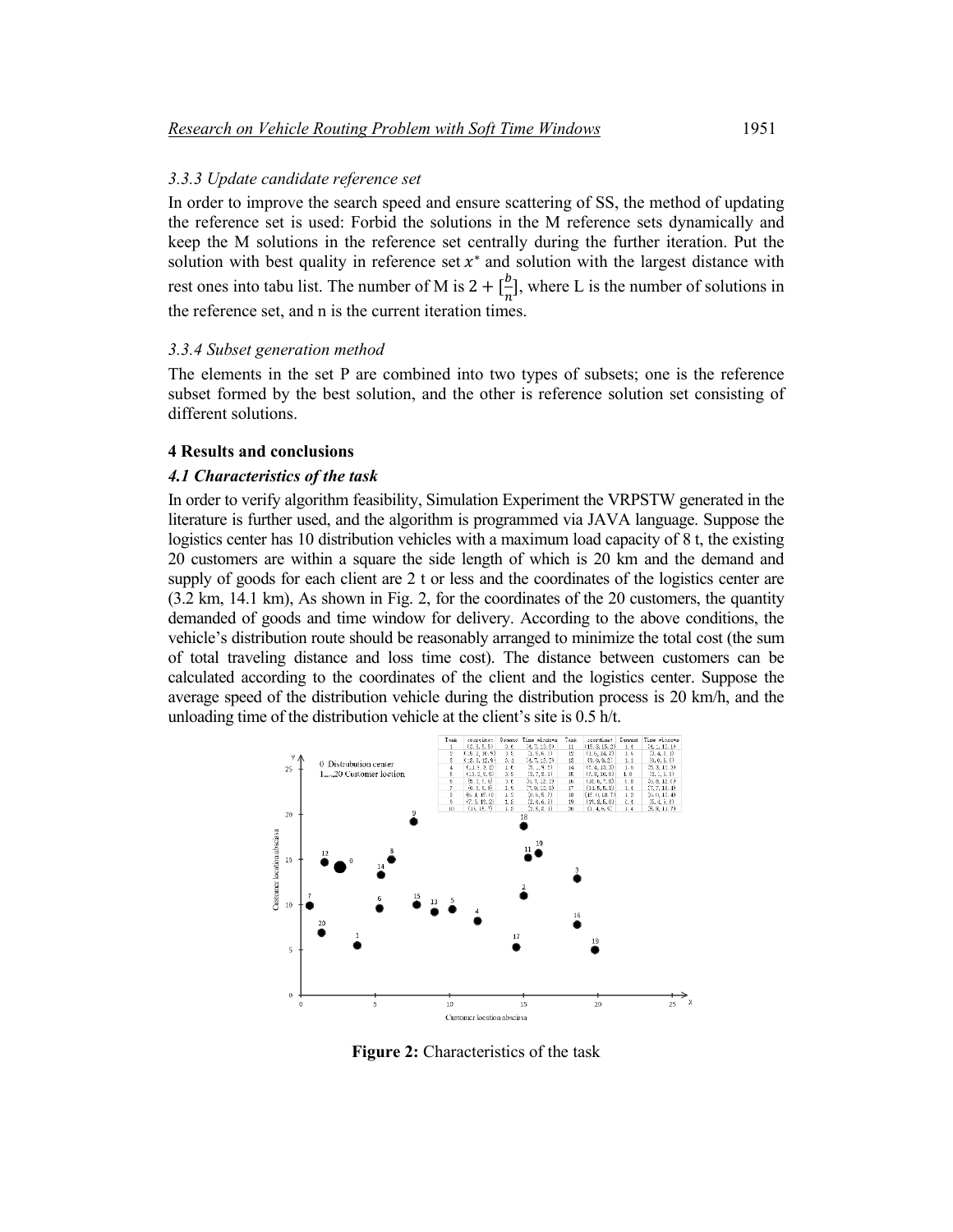## *4.2 Simulation Experiment 1*

The influence of vehicle number constraints on solution, the relationship between  $L_{max}$  and the results, and verification parameters' control over the degree of convergence is studied. Firstly, influence of the vehicle number constraint on solution is verified. Obviously, without considering the inherent cost of vehicle, the tighter the vehicle number constraint, the greater the traveling distance and time loss.

Secondly verified the maximum value of the tabu length  $L_{max}$  impact on the results.



**Figure 3:**  $L_{min} = 5$ , the change of  $L_{max}$  affects

As can be seen from Fig. 3 that when  $L_{min} = 5$ , the overall cost of  $L_{max}$  is stable within the range of 20-30. When  $L_{max}$ =25, the solution is better, so  $L_{max}$ =25.



**Figure 4:**  $L_{max}$ =25, the change of  $L_{min}$  affects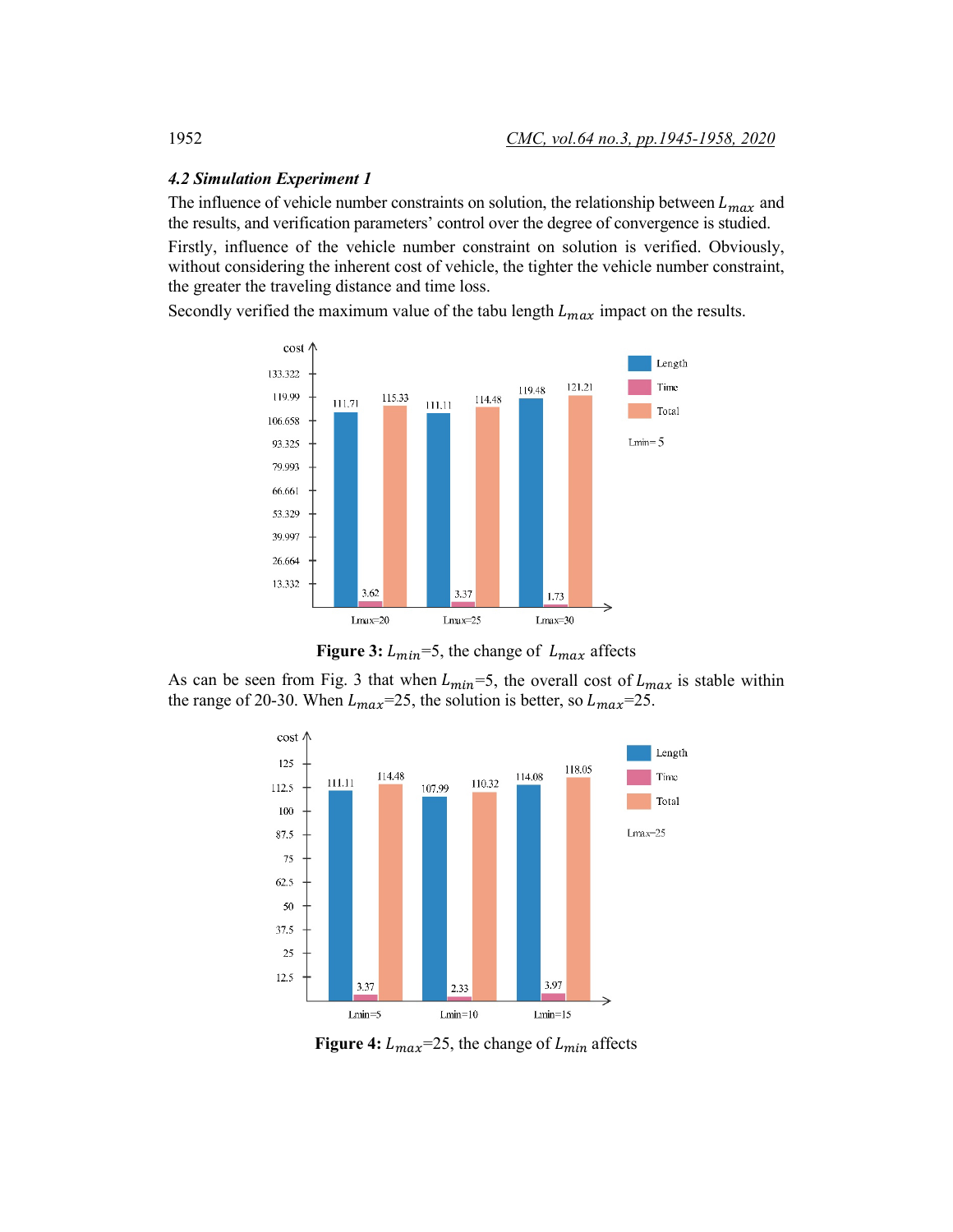It can be known from Fig. 4 that the parameters' control over the degree of convergence is verified by calculating the same parameter for ten times. From the data, it can be seen that the larger the  $L_{min}$ , the more stable the result. Cost is stable when the  $L_{min}$  is changed within the range of 5-15, when  $L_{min}$ =10, the solution is better, so  $L_{min}$ =10.



**Figure 5:** Effect of parameters on solution stability

It is found through simulation experiment that the results of the solution has a high quality and stability when the parameters are set as  $L_{min} = 10$ ,  $L_{max} = 25$  and  $n_{max} =$ 400, which further proves that the parameters affect solution quality and stability.

Finally, the influence of the number of diverse solutions on the algorithm performance is tested [Song, Zhu and Sun (2014); Li, Fan and Zhang (2018)]. Suppose the maximum iteration time of the algorithm is  $N_{max} = 500$ , the number of dynamically updated diverse solutions in the reference set is an integer between 5-25 and other parameters are the same as above.

In summary, the parameters of the TS  $\&$  SS algorithm are setting as follows: Set the maximum iteration steps of the SS algorithm as 500, the number of initial solution sets generated as 20 and the number of dynamically updated diversity solutions in the reference set as 10 to judge the value of M. If it is greater than 5, set the value of M to M=5. If the maximum iteration steps of the TS is 500, the parameters are set as follows:  $L_{min} = 10$ ,  $L_{max} = 25$  and  $n_{max} = 500$ ; the number of neighborhoods is 80.

In order to facilitate comparison, the VRPSTW generated in the literature is further used, and the algorithm is programmed via JAVA language.

#### *4.3 Simulation experiment 2*

The parameter setting of the simulation experiment is based on the parameters determined in the Simulation Experiment 1. The stable experimental result is obtained after running the experiment for 10 times. According to the simulation results, it is known that in the optimization process, different routes are replaced, and then the same route is replaced to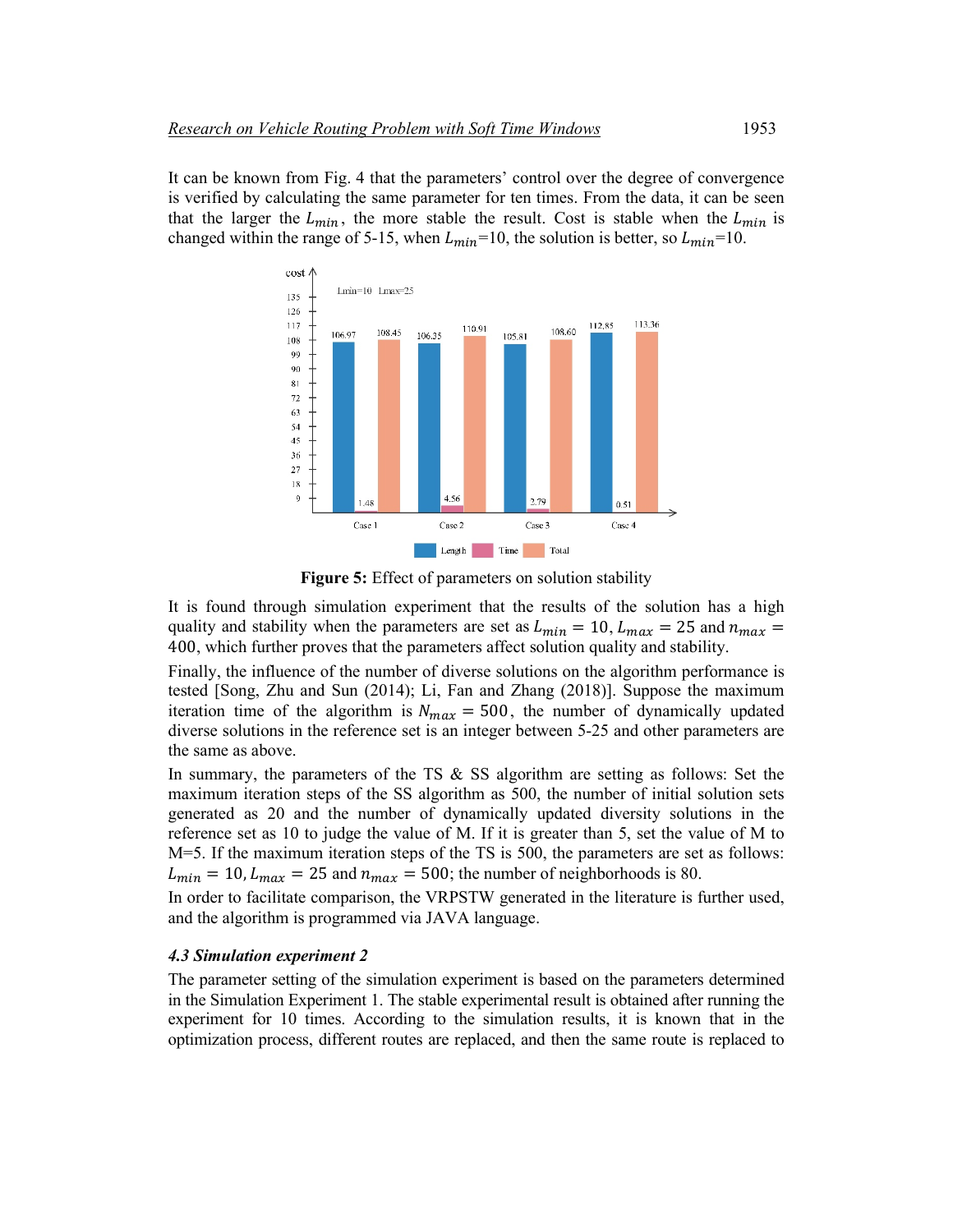achieve route optimization. Second, considering the time factor, the shortest total cost of the route may not be the smallest. When the routes are the same and the delivery order is different, the time losses are also different. In order to further analyze the experimental results, select a few sets of typical distribution path maps for comparison and find that the paths are the same, the distribution order is different, and the time loss is different, so the total cost is different, such as a, b, c, and d; the distribution path is the farthest, But the delivery time is reasonable, so the total cost may not be the largest, such as f; seek the path and time to optimize the optimal delivery path e at the same time.



**Figure 6:** Compared with the optimal distribution path

According to the intelligent optimization results, the distribution company can choose the appropriate distribution route. If customers need shorter time, the route with no time loss is preferred. The length of the route may be large, such as e, f. The company pays attention to the least cost of the company, and can take the shortest path without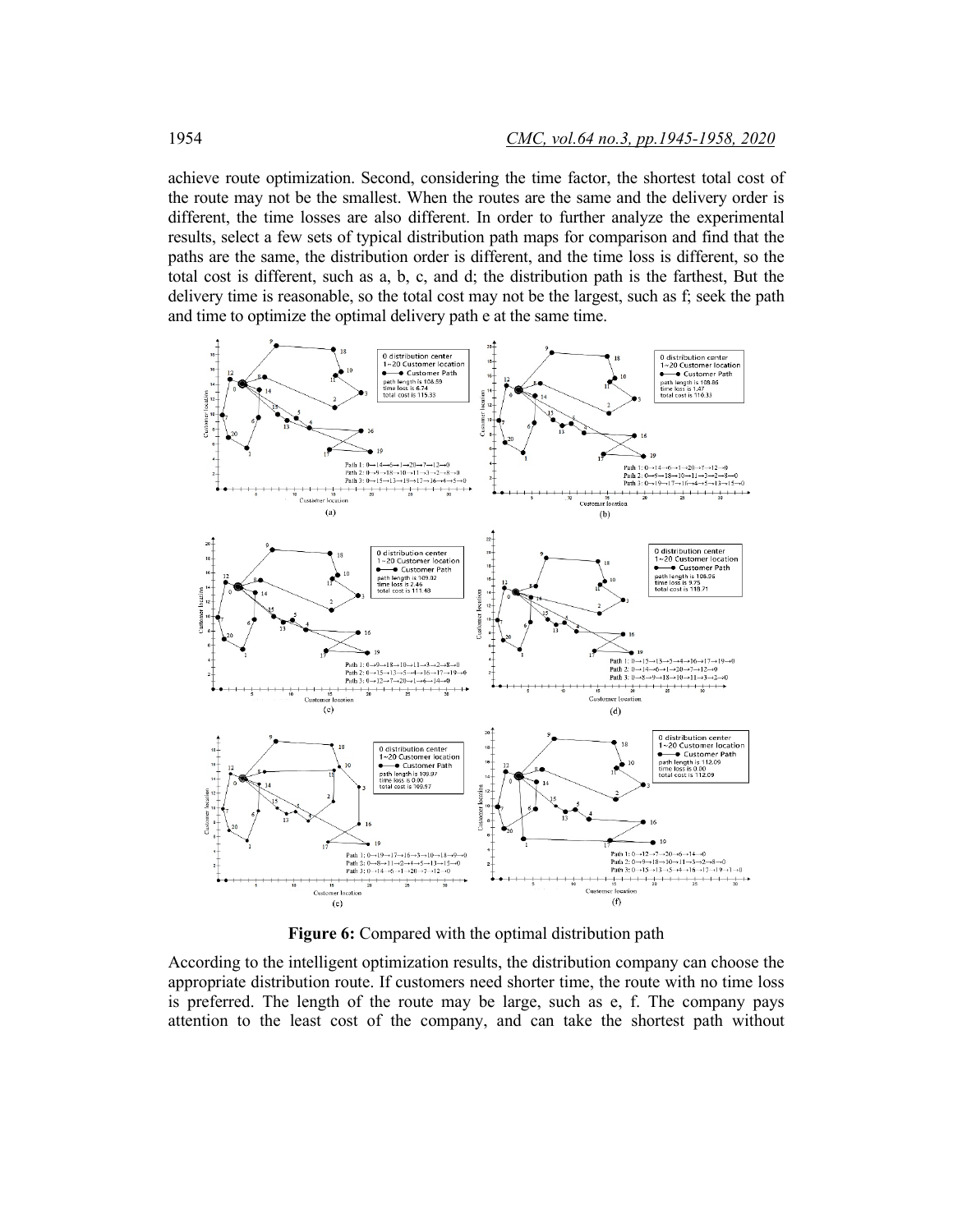considering time loss, such as a, b, c, d; otherwise, it must consider both the time loss and the company's interests, so choose the path with the lowest total cost, such as b, c, e.

|                  | <b>TS</b> |                       | SA <sup>1</sup> |                       | SA <sup>2</sup> |                         | <b>TS</b> |                       | <b>TS&amp;SS</b> |                       |
|------------------|-----------|-----------------------|-----------------|-----------------------|-----------------|-------------------------|-----------|-----------------------|------------------|-----------------------|
|                  | cost      | Number<br>of vehicles | cost            | Number of<br>vehicles | cost            | Number of<br>vehicles   | cost      | Number of<br>vehicles | cost             | Number of<br>vehicles |
|                  | 119.6     | $\overline{4}$        | 118.9           | $\overline{4}$        | 119.1           | 4                       | 99.4      | 3                     | 108.86           | 3                     |
| 2                | 112.9     | $\overline{4}$        | 120.9           | $\overline{4}$        | 118.6           | 4                       | 110.4     | 3                     | 112.09           | 3                     |
| 3                | 116.2     | 4                     | 122.7           | $\overline{4}$        | 122.9           | 4                       | 120.8     | 4                     | 108.96           | 3                     |
| $\overline{4}$   | 118.2     | $\overline{4}$        | 128.2           | $\overline{4}$        | 118.9           | $\overline{4}$          | 112.0     | 3                     | 111.45           | 3                     |
| 5                | 114.6     | $\overline{4}$        | 114.7           | $\overline{4}$        | 112.9           | $\overline{\mathbf{4}}$ | 109.1     | 3                     | 109.02           | 3                     |
| 6                | 118.4     | $\overline{4}$        | 118.1           | $\overline{4}$        | 125.2           | 4                       | 113.4     | 3                     | 109.97           | 3                     |
| $\overline{7}$   | 119.2     | $\overline{4}$        | 128.6           | $\overline{4}$        | 118.8           | 4                       | 111.7     | 3                     | 108.59           | 3                     |
| 8                | 120.7     | 4                     | 112.8           | $\overline{4}$        | 116.0           | $\overline{\mathbf{4}}$ | 118.6     | 3                     | 110.60           | 3                     |
| 9                | 116.8     | 3                     | 119.5           | $\overline{4}$        | 128.7           | 4                       | 114.2     | 3                     | 108.59           | 3                     |
| 10               | 114.3     | 3                     | 112.5           | $\overline{4}$        | 125.5           | 4                       | 117.2     | 3                     | 112.09           | 3                     |
| average<br>value | 117.09    | 3.7                   | 118.7           | $\overline{4}$        | 120.6           | 4                       | 112.6     | 3.1                   | 110.02           | 3                     |

**Table 1:** Algorithm comparison

TS [Wang, Weng and Zhang (2019)]: tabu search algorithm of references.

SA1 [Zhang and Zhu (2017)]: simulated annealing algorithm of references.

SA<sup>2</sup> [Chen, Huang and Dong (2008)]: simulated annealing algorithm of references.

TS [Deng, Zhu and Li (2018)]: improved TS algorithm of references.

Tab. 1 shows the results of running TS  $\&$  SS algorithm for ten times and the comparison of the results via every algorithm. The experimental results show that the solution result obtained by using improved hybrid TS & SS algorithm for 10 times of solution is high in quality and good in stability and the average distribution cost is 110.02 km, the average number of vehicles used is 3, and the number of vehicles used for 100% calculations is 3; the average calculation time is 0.63 s. Compared with existing literature solutions, the solution is better in stability and faster in calculating speed, which indicates that the algorithm has better optimization search performance.

# **5 Conclusions**

The hybrid TS  $\&$  SS algorithm designed in this paper selects the better solution as the initial solution and uses a dynamic tabu list. It can be seen from the simulation results of numerical simulation:

(1) From the problem being solved, This paper studies the vehicle routing problem with soft time window, is the hot issue of social computing research, the problem is to consider the needs of customers and considering the cost, universal, accords with the practice of logistics, intelligent to calculate the path cost, time cost and total cost, can be timely to choose the appropriate path actually according to the logistics distribution.

(2) We can see from the algorithm design. Hybrid TS & SS algorithm improves the global search ability and solution quality. The change of the tabu list length has a direct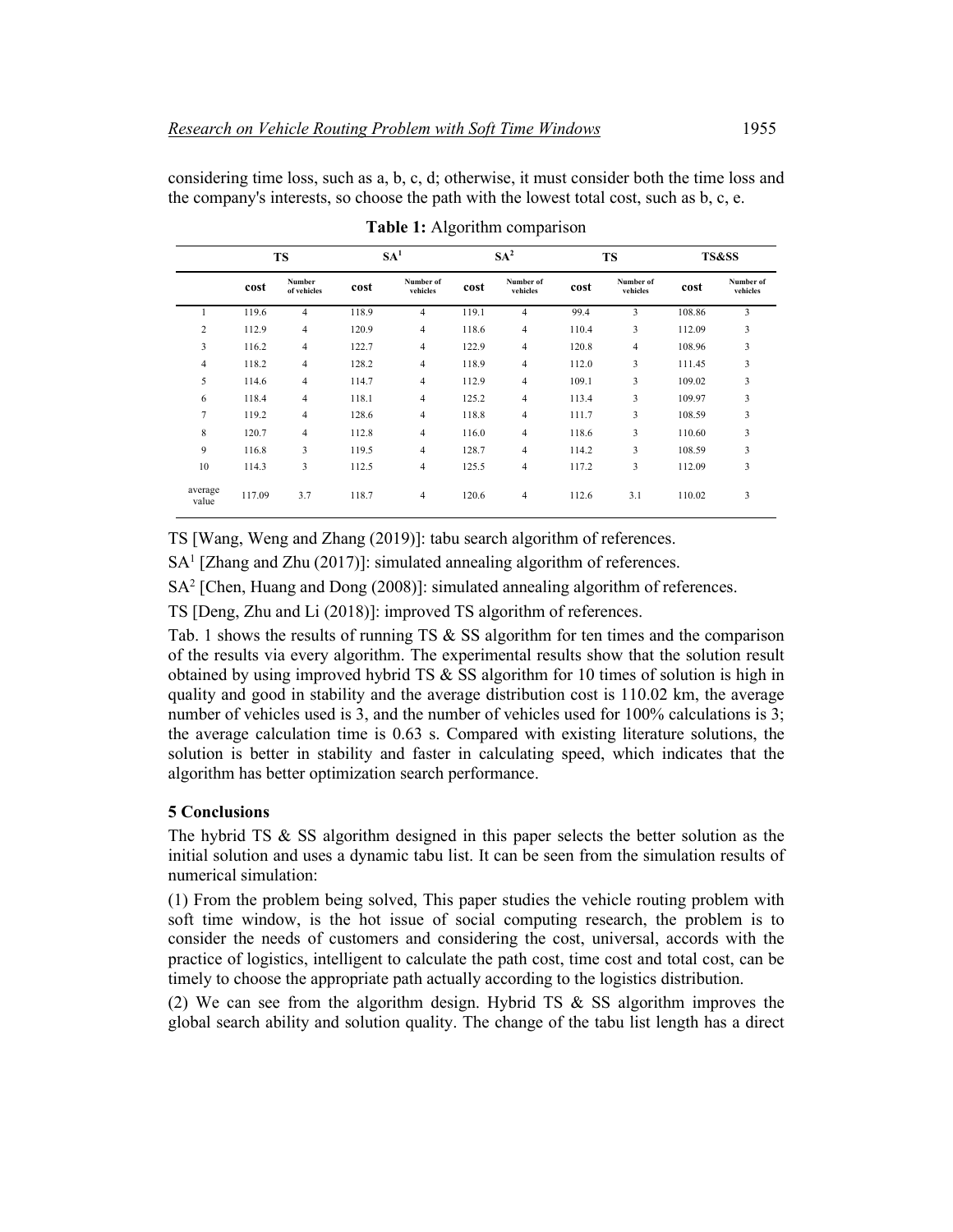impact on solution quality and stability. A too short length affects divergence while a too long length affects convergence.

(3) From the simulation results, it can be seen that the average cost of the 10 time of solutions for the issue are 110.2, which greatly improves solution quality and reflects the stability, feasibility effectiveness and superiority of the algorithm.

The simulation experiments have further proved that the parameter design has a certain effect on the solution results, so the necessary simulation experiments are needed for different issues.

By taking VRPSTW as an example, this paper proposes Hybrid TS  $\&$  SS algorithm to solve the issue based on logistics realities and gives the linear relationship of tabu length change. In the improved algorithm, a dynamic tabu list is used to obtain the solution with high quality. The simulation results show the algorithm has a high computing efficiency and the calculation results are relatively stable, reflecting good optimization performance. It demonstrates the effectiveness and feasibility of the algorithm and provides a kind of effective method for VRPSTW research and theoretical basis for further development of the optimization search potential of intelligent algorithms. It also brings certain theoretical significance and application value for solving similar combinatorial optimization issues.

**Acknowledgement:** This work was supported by the National Natural Science Foundation of China (61772196; 61472136), the Hunan Provincial Focus Social Science Fund (2016ZDB006). Thanks to Professor Weijin Jiang for his guidance and suggestions on this research.

**Funding Statement:** The author(s) received no specific funding for this study.

**Conflicts of Interest:** The authors declare that they have no conflicts of interest to report regarding the present study.

# **References**

**Ampol, K.; Onwasa, K.; Chi, X.** (2019): Efficient insertion heuristic algorithms for multi-trip inventory routing problem with time windows, shift time limits and variable delivery time. *Networks and Spatial Economics*, vol. 19, no. 2, pp. 331-379.

**Cao, D.; Zheng, B.; Ji, B. F.; Lei, Z. B.; Feng, C. H.** (2018): A robust distance-based relay selection for message dissemination in vehicular network. *Wireless Networks*, vol. 26, pp. 1755-1771.

**Chen, P.; Huang, H. K.; Dong, X. Y.** (2008): A hybrid heuristic algorithm for the vehicle routing problem with simultaneous delivery and pickup. *Chinese Journal of Computers*, vol. 31, no. 4, pp. 565-573.

**Deng, Y.; Zhu, W. H.; Li, H. W.** (2018): Multi-type ant system algorithm for the time dependent vehicle routing problem with time windows. *Journal of Systems Engineering and Electronics*, vol. 29, no. 3, pp. 625-638.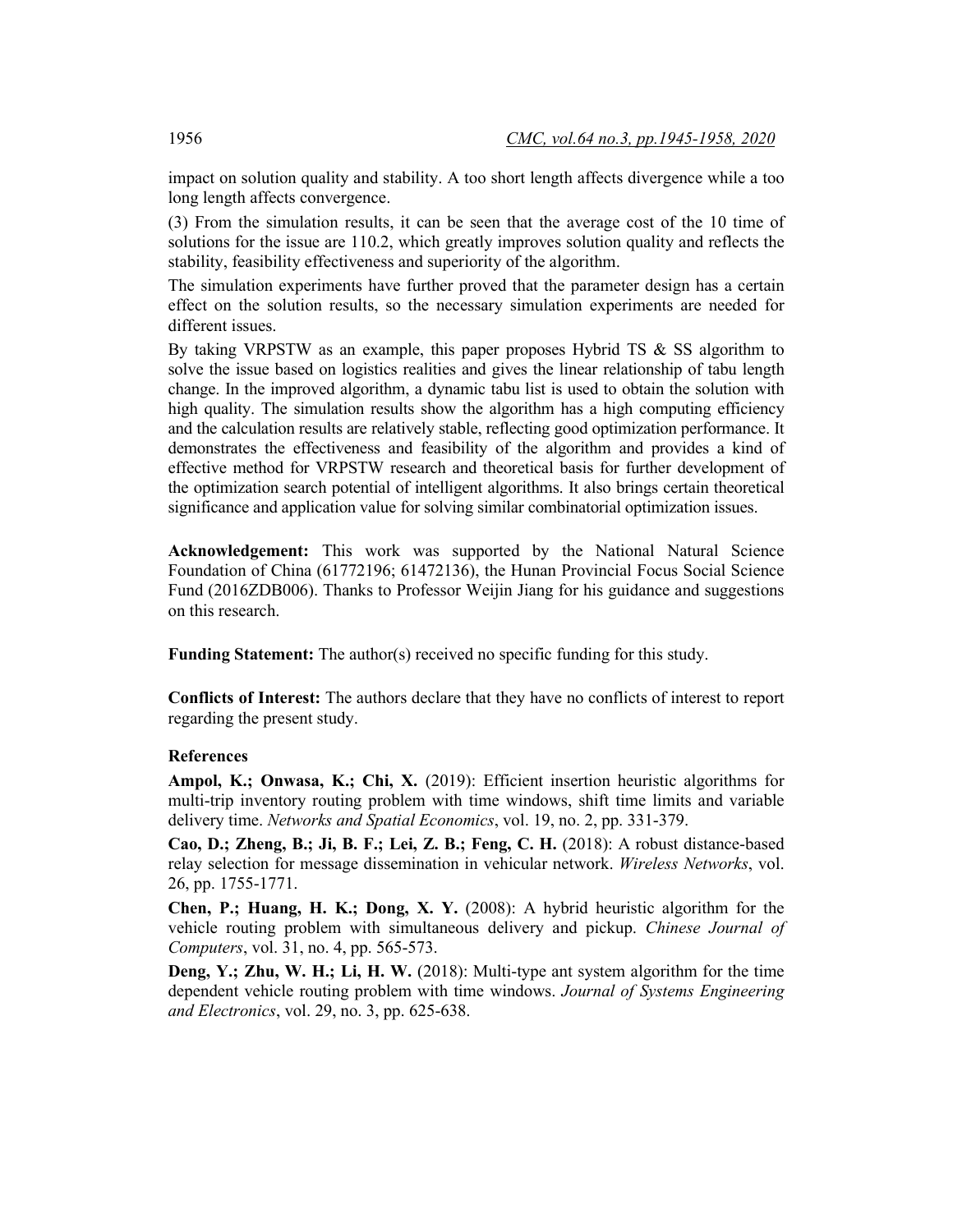**Errico, F.; Desaulniers, G.; Gendreau, M.; Rei, W.; Rousseau, L. M.** (2018): The vehicle routing problem with hard time windows and stochastic service times. *EURO Journal on Transportation and Logistics*, vol. 7, no. 3, pp. 223-251.

**Fuh, H.; Franklin, L.; Shen, S. Y.** (1999): An overview of a heuristic for vehicle routing problem with time windows. *Computers & Industrial Engineering*, vol. 37, no. 1, pp. 331-334.

**Gunawan, A.; Ng, K. M.** (2018): Graham Kendall. An iterated local search algorithm for the team orienteering problem with variable profits. *Engineering Optimization*, vol. 50, no. 7, pp. 1-16.

**Guo, G.; Zhang, Z. L.** (2018): Status and development of electric vehicle routing optimization. *Journal of Control and Decision*, vol. 33, no. 10, pp. 1729-1739.

**Hu, J. L.; He, J. H.; Li, J.; Gao, Y. Q.; Zheng, Y. et al.** (2019): A novel algorithm for alignment of multiple PPI networks based on simulated annealing. *BMC genomics*, vol. 20, no. 13, pp. 932-938.

**Jiang, W. J.; Wang, Y.; Jiang, Y. R.; Chen, J. H.; Xu, Y. H. et al.** (2019): Research on mobile internet mobile agent system dynamic trust model for cloud computing. *China Communications*, vol. 16, no. 7, pp. 174-194.

**Jonathan, D. L. V.; Pedro, M.; Reinaldo, M.** (2019): Robust optimization for the vehicle routing problem with multiple deliverymen. *Central European Journal of Operations Research*, vol. 27, no. 24, pp. 1-32.

**Kazemian, I.; Aref, S.** (2017): A green perspective on capacitated time-dependent vehicle routing problem with time windows. *Mathematics*, vol. 2, no. 1, pp. 20-38.

**Li, J. Q.; Duan, P. Y.; Cao, J. D.** (2018): A hybrid Pareto-based tabu search for the distributed flexible job shop scheduling problem with E/T criteria. *IEEE Access*, vol. 1, no. 1, pp. 99-108.

**Mungwattana, A.; Manisri, T.; Charoenpol, K.** (2016): A solution for the bi-objective vehicle routing problem with the windows using local search and genetic algorithms. *International Journal for Traffic & Transport Engineering*, vol. 6, no. 2, pp. 149-158.

**Semenkina, O. E.; Popov, E. A.** (2017): Self-configuring nature inspired algorithms for combinatorial optimization problems. *Siberian State Aerospace University*, vol. 10, no. 4, pp. 463-473.

**Sun, Y.; Wang, D. Z.: Lang, M. X.; Zhou, X. S.** (2019): Solving the time-dependent multi-trip vehicle routing problem with time windows and an improved travel speed model by a hybrid solution algorithm. *Springer US*, vol. 22, no. 6. pp. 1-12.

**Wang, J. H.; Weng, T. Y.; Zhang, Q. F.** (2019): A two-stage multiobjective evolutionary algorithm for multiobjective multidepot vehicle routing problem with time windows. *IEEE Transactions on Cybernetics*, vol. 49, no. 7, pp. 2467-2478.

**Wang, X. Y.; Zhu, H. Y.** (2018): Two-stage algorithm for capacitated vehicle routing problem. *Journal of Engineering Science & Technology Review*, vol. 11, no. 2, pp. 111-120.

**Xia, Z. Q.; Hu, Z. Z.; Luo, J. P.** (2017): UPTP vehicle trajectory prediction based on user preference under complexity environment. *Wireless Personal Communications*, vol. 97, no. 3, pp. 4651-4665.